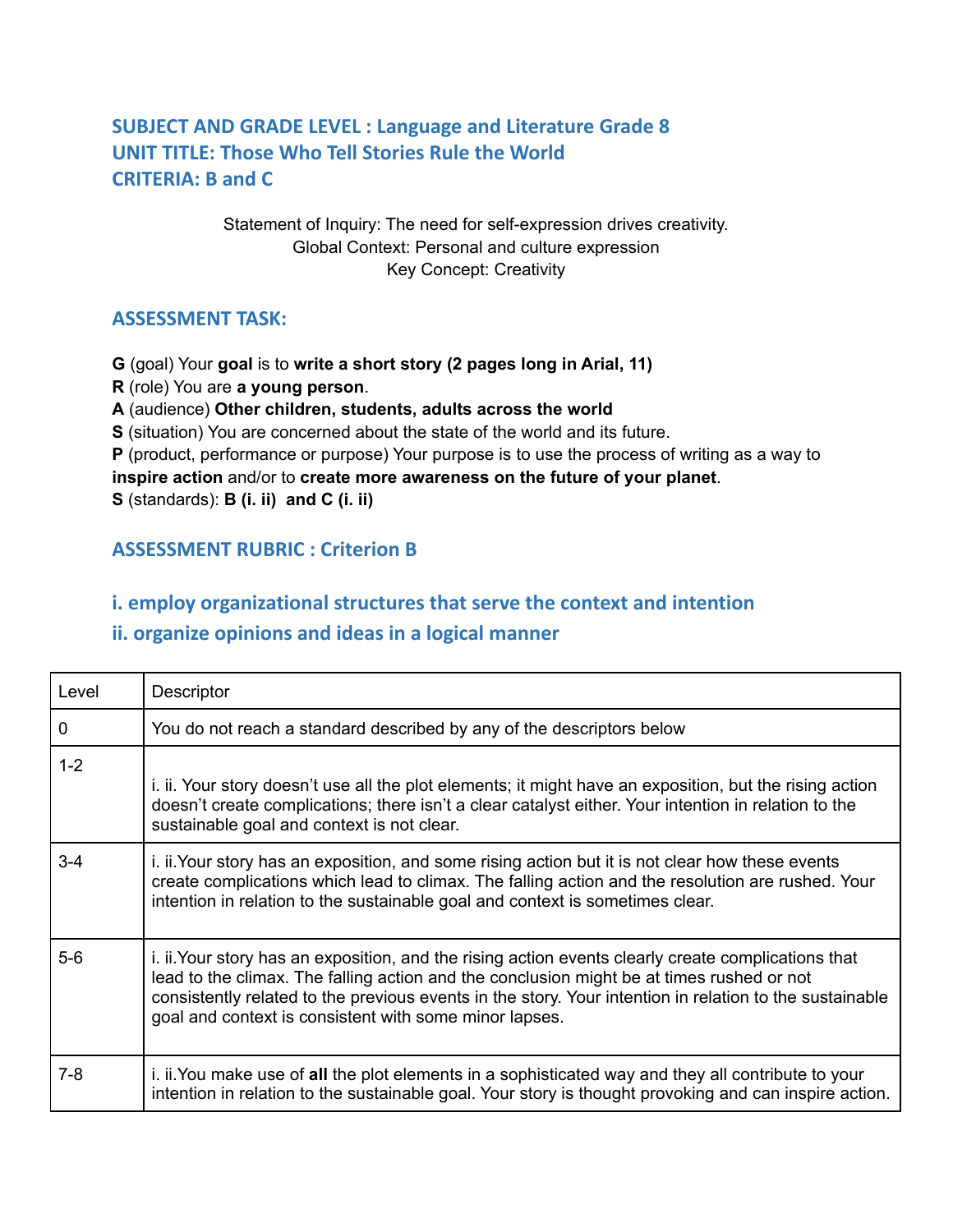#### **ASSESSMENT RUBRIC : Criterion C**

**i. produce texts that demonstrate thought and imagination while exploring new perspectives and ideas arising from personal engagement with the creative process**

**ii. make stylistic choices in terms of linguistic, literary demonstrating awareness of impact on an audience**

| Level       | Descriptor                                                                                                                                                                                                                                                                                                                                                                         |
|-------------|------------------------------------------------------------------------------------------------------------------------------------------------------------------------------------------------------------------------------------------------------------------------------------------------------------------------------------------------------------------------------------|
| $\mathbf 0$ | You do not reach a standard described by any of the descriptors below.                                                                                                                                                                                                                                                                                                             |
| $1 - 2$     | i. Your short story shows that you haven't planned and thought about your character and<br>plot carefully; the text rarely indicates how the concepts of character and plot are used<br>with thought, imagination and sensitivity to explore the sustainable goal you have chosen.<br>ii. You rarely make use of any of the language techniques and there is little attempt to use |
|             | show not tell technique.                                                                                                                                                                                                                                                                                                                                                           |
| $3 - 4$     | i. Your short story shows that you have planned and thought about your character and plot<br>with some attention to details; the text sometimes indicates how the concepts of<br>character and plot are used with thought, imagination and sensitivity to explore the<br>sustainable goal you have chosen.                                                                         |
|             | ii. You make use of some of the language techniques and there is an attempt to use show<br>not tell technique.                                                                                                                                                                                                                                                                     |
| $5-6$       | i. Your short story shows that you have planned and thought about your character and plot<br>as you are able to bring specific details; the text indicates how the concepts of character<br>and plot are used with thought, imagination and sensitivity to explore the sustainable goal<br>you have chosen, but not consistently.                                                  |
|             | ii. Your choice of language techniques indicates some awareness of their impact on the<br>reader. You use the show not tell technique, but not consistently.                                                                                                                                                                                                                       |
| $7 - 8$     | i. Your short story shows that you have carefully planned and thought about your<br>character and plot; the details you provide indicate a perceptive understanding of the<br>concepts of character and plot which are used with thought, imagination and sensitivity to<br>explore the sustainable goal you have chosen.                                                          |
|             | ii. Your choice of language techniques indicates awareness of their impact on the reader.<br>You confidently and consistently use the show not tell technique.                                                                                                                                                                                                                     |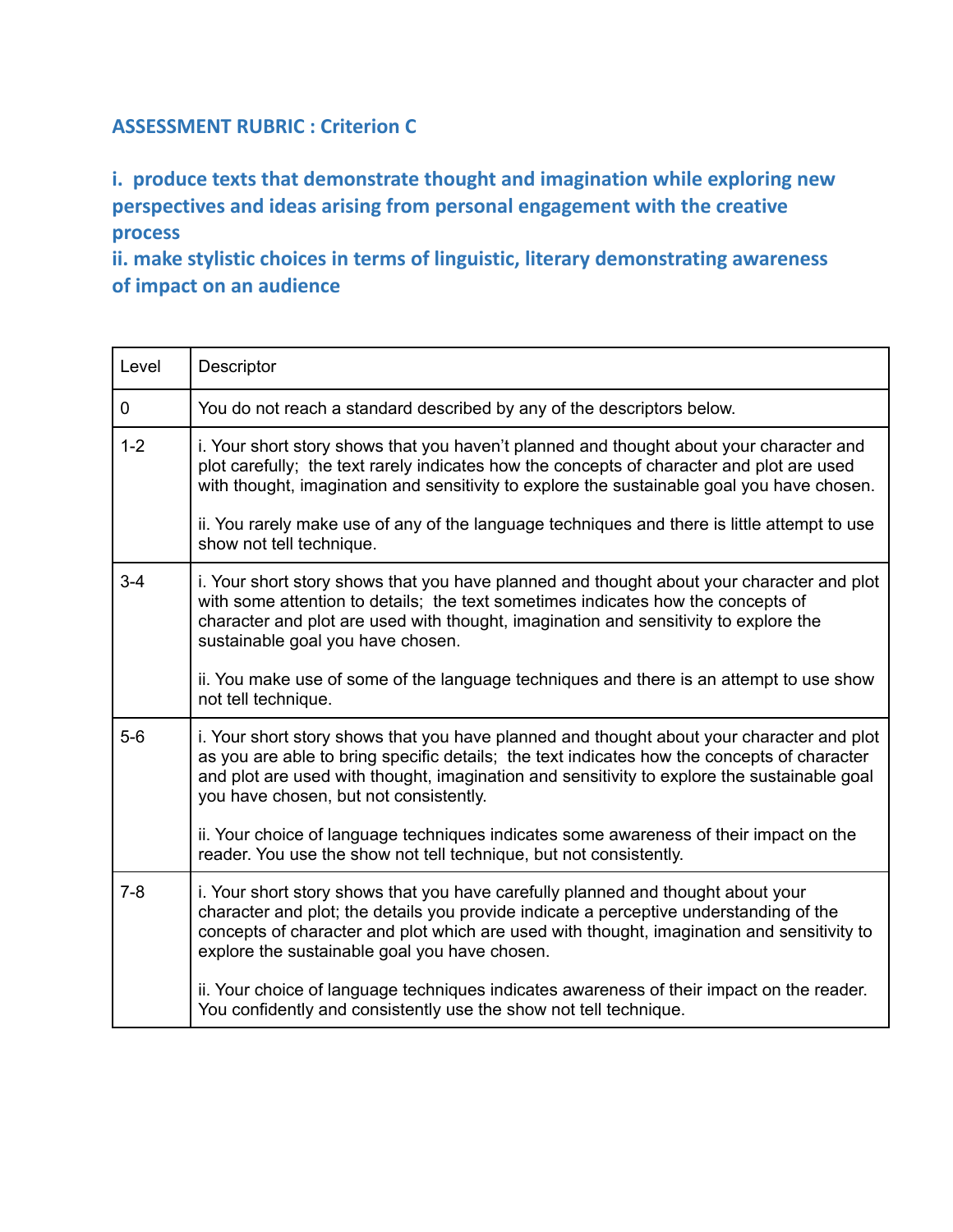#### **COMMAND TERMS:**

- **1. Create**
- **2. Use**
- **3. Organise**

| <b>Success criteria</b>                                                                                                                                            |  | <b>No</b> |
|--------------------------------------------------------------------------------------------------------------------------------------------------------------------|--|-----------|
| I have carefully planned my character and plot.                                                                                                                    |  |           |
| My short story opening engages the reader.                                                                                                                         |  |           |
| I have included ALL the plot elements.                                                                                                                             |  |           |
| I have a clear catalyst.                                                                                                                                           |  |           |
| The events in the rising action create COMPLICATIONS for<br>your character.                                                                                        |  |           |
| You have included thoughtful details about your character.<br>(the way they speak, move, mannerism, body language)                                                 |  |           |
| You have used a variety of language techniques (different<br>types of sensory imagery, metaphors, similes,<br>personification) to describe your character/setting. |  |           |
| You have used the show not tell technique to bring details<br>in your story.                                                                                       |  |           |
| I have used the correct way to write dialogues.                                                                                                                    |  |           |
| I have used different alternatives to "said".                                                                                                                      |  |           |
| I have proofread my story before submission to ensure<br>correct use of punctuation (commas, full stops and capital<br>letter) and grammar.                        |  |           |

**Use the comment function to indicate the following success criteria in your story:**